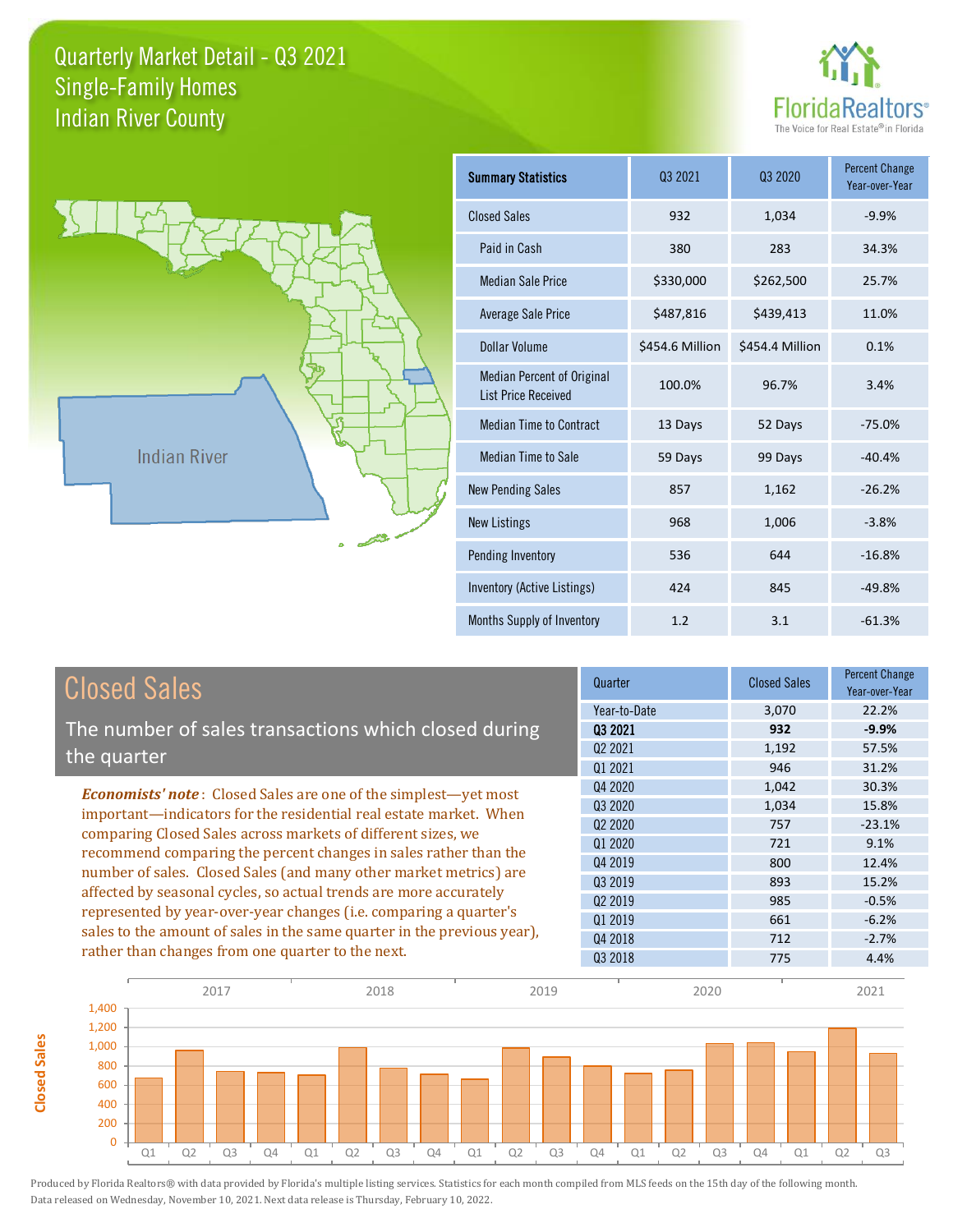

| Cash Sales                                                                     | Quarter             | <b>Cash Sales</b> | <b>Percent Change</b><br>Year-over-Year |
|--------------------------------------------------------------------------------|---------------------|-------------------|-----------------------------------------|
|                                                                                | Year-to-Date        | 1,312             | 58.1%                                   |
| The number of Closed Sales during the quarter in                               | 03 2021             | 380               | 34.3%                                   |
|                                                                                | 02 2021             | 521               | 109.2%                                  |
| which buyers exclusively paid in cash                                          | 01 2021             | 411               | 37.9%                                   |
|                                                                                | Q4 2020             | 372               | 27.4%                                   |
|                                                                                | 03 20 20            | 283               | $-11.0%$                                |
| <b>Economists' note:</b> Cash Sales can be a useful indicator of the extent to | 02 2020             | 249               | $-32.9%$                                |
| which investors are participating in the market. Why? Investors are            | 01 2020             | 298               | 9.6%                                    |
| far more likely to have the funds to purchase a home available up front,       | Q4 2019             | 292               | 7.7%                                    |
| whereas the typical homebuyer requires a mortgage or some other                | 03 2019             | 318               | 18.2%                                   |
| form of financing. There are, of course, many possible exceptions, so          | Q <sub>2</sub> 2019 | 371               | $-5.4%$                                 |
| this statistic should be interpreted with care.                                | 01 2019             | 272               | 0.4%                                    |
|                                                                                | Q4 2018             | 271               | $-7.2%$                                 |



# Cash Sales as a Percentage of Closed Sales

The percentage of Closed Sales during the quarter which were Cash Sales

*Economists' note* : This statistic is simply another way of viewing Cash Sales. The remaining percentages of Closed Sales (i.e. those not paid fully in cash) each quarter involved some sort of financing, such as mortgages, owner/seller financing, assumed loans, etc.

| Quarter             | <b>Percent of Closed</b><br>Sales Paid in Cash | <b>Percent Change</b><br>Year-over-Year |
|---------------------|------------------------------------------------|-----------------------------------------|
| Year-to-Date        | 42.7%                                          | 29.4%                                   |
| 03 2021             | 40.8%                                          | 48.9%                                   |
| Q2 2021             | 43.7%                                          | 32.8%                                   |
| 01 2021             | 43.4%                                          | 5.1%                                    |
| Q4 2020             | 35.7%                                          | $-2.2%$                                 |
| Q3 2020             | 27.4%                                          | $-23.0%$                                |
| Q2 2020             | 32.9%                                          | $-12.7%$                                |
| 01 2020             | 41.3%                                          | 0.5%                                    |
| Q4 2019             | 36.5%                                          | $-4.2%$                                 |
| Q3 2019             | 35.6%                                          | 2.6%                                    |
| Q <sub>2</sub> 2019 | 37.7%                                          | $-4.8%$                                 |
| 01 2019             | 41.1%                                          | 7.0%                                    |
| Q4 2018             | 38.1%                                          | $-4.5%$                                 |
| Q3 2018             | 34.7%                                          | $-0.3%$                                 |
|                     |                                                |                                         |

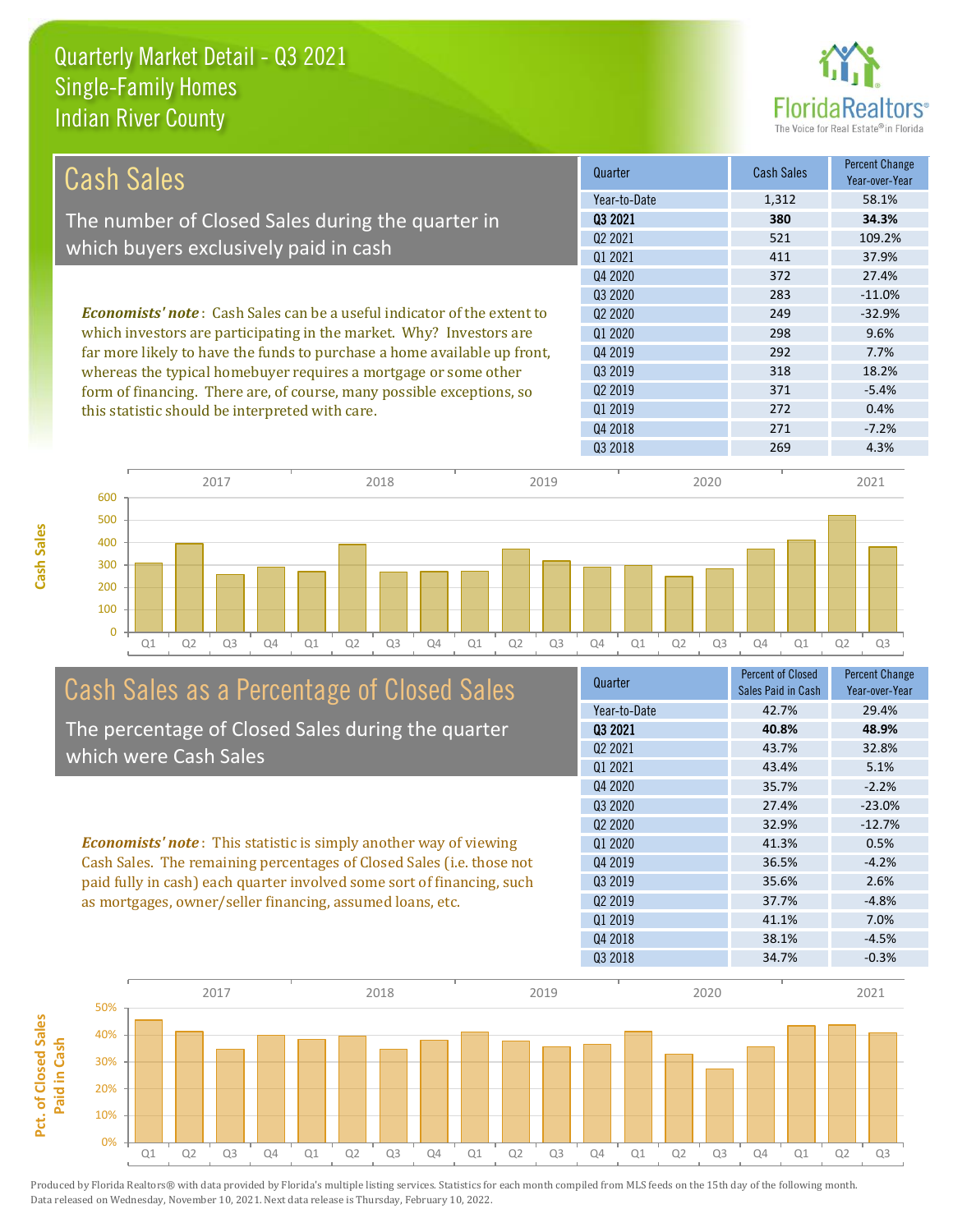

| <b>Median Sale Price</b>                                                  | Quarter                         | <b>Median Sale Price</b> | Percent Change<br>Year-over-Year |
|---------------------------------------------------------------------------|---------------------------------|--------------------------|----------------------------------|
|                                                                           | Year-to-Date                    | \$325,000                | 23.8%                            |
| The median sale price reported for the quarter (i.e.                      | 03 2021                         | \$330,000                | 25.7%                            |
| 50% of sales were above and 50% of sales were below)                      | Q <sub>2</sub> 2021             | \$330,000                | 24.1%                            |
|                                                                           | Q1 2021                         | \$307,000                | 18.1%                            |
|                                                                           | Q4 2020                         | \$288,500                | 15.4%                            |
| <b>Economists' note</b> : Median Sale Price is our preferred summary      | Q3 2020                         | \$262,500                | 5.0%                             |
| statistic for price activity because, unlike Average Sale Price, Median   | Q <sub>2</sub> 20 <sub>20</sub> | \$266,000                | 4.3%                             |
| Sale Price is not sensitive to high sale prices for small numbers of      | Q1 2020                         | \$259,900                | 7.1%                             |
| homes that may not be characteristic of the market area. Keep in mind     | Q4 2019                         | \$250,000                | 4.2%                             |
| that median price trends over time are not always solely caused by        | Q3 2019                         | \$250,000                | 4.6%                             |
| changes in the general value of local real estate. Median sale price only | Q <sub>2</sub> 2019             | \$255,000                | 6.3%                             |
| reflects the values of the homes that sold each quarter, and the mix of   | Q1 2019                         | \$242,700                | 4.2%                             |
| the types of homes that sell can change over time.                        | Q4 2018                         | \$239,950                | 5.7%                             |
|                                                                           | Q3 2018                         | \$239,000                | 3.9%                             |
|                                                                           |                                 |                          |                                  |
| 2017<br>2018<br>2019                                                      | 2020                            |                          | 2021                             |
| \$350K                                                                    |                                 |                          |                                  |
| \$300K                                                                    |                                 |                          |                                  |
| \$250K                                                                    |                                 |                          |                                  |

Q1 Q2 Q3 Q4 Q1 Q2 Q3 Q4 Q1 Q2 Q3 Q4 Q1 Q2 Q3 Q4 Q1 Q2 Q3



The average sale price reported for the quarter (i.e. total sales in dollars divided by the number of sales)

*Economists' note* : Usually, we prefer Median Sale Price over Average Sale Price as a summary statistic for home prices. However, Average Sale Price does have its uses—particularly when it is analyzed alongside the Median Sale Price. For one, the relative difference between the two statistics can provide some insight into the market for higher-end homes in an area.

| Quarter                         | <b>Average Sale Price</b> | <b>Percent Change</b><br>Year-over-Year |
|---------------------------------|---------------------------|-----------------------------------------|
| Year-to-Date                    | \$510,290                 | 22.1%                                   |
| 03 2021                         | \$487,816                 | 11.0%                                   |
| Q2 2021                         | \$562,562                 | 48.5%                                   |
| Q1 2021                         | \$466,567                 | 9.1%                                    |
| Q4 2020                         | \$439,126                 | 21.2%                                   |
| Q3 2020                         | \$439,413                 | 35.1%                                   |
| Q <sub>2</sub> 20 <sub>20</sub> | \$378,747                 | 0.4%                                    |
| Q1 2020                         | \$427,791                 | 18.3%                                   |
| Q4 2019                         | \$362,201                 | 7.0%                                    |
| Q3 2019                         | \$325,200                 | 1.6%                                    |
| Q <sub>2</sub> 2019             | \$377,280                 | 7.1%                                    |
| Q1 2019                         | \$361,729                 | 8.3%                                    |
| Q4 2018                         | \$338,381                 | 9.2%                                    |
| Q3 2018                         | \$320,068                 | $-13.0%$                                |



**Median Sale Price**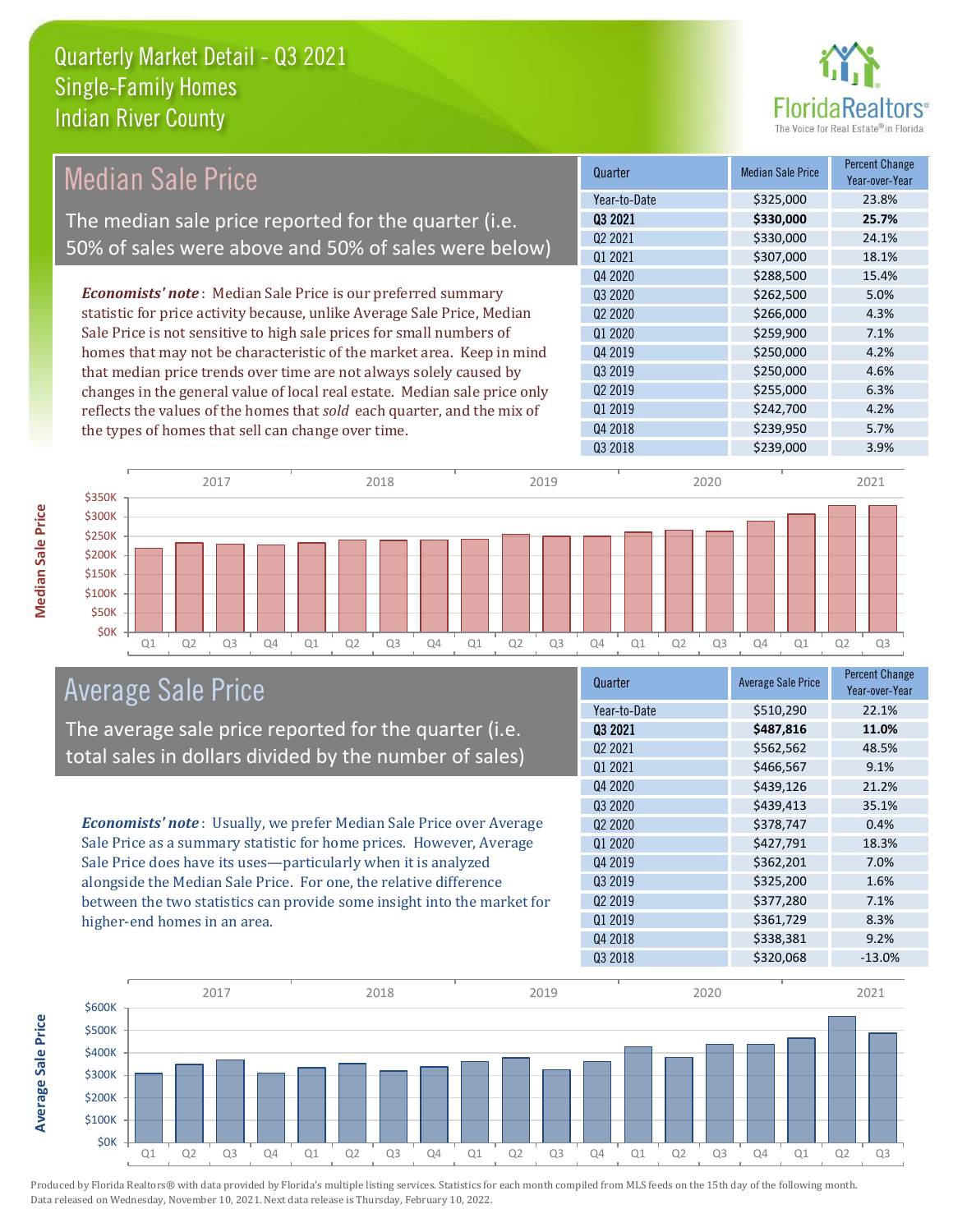

| Dollar Volume                                                                | Quarter             | <b>Dollar Volume</b> | <b>Percent Change</b><br>Year-over-Year |
|------------------------------------------------------------------------------|---------------------|----------------------|-----------------------------------------|
|                                                                              | Year-to-Date        | \$1.6 Billion        | 49.3%                                   |
| The sum of the sale prices for all sales which closed                        | 03 2021             | \$454.6 Million      | 0.1%                                    |
|                                                                              | Q <sub>2</sub> 2021 | \$670.6 Million      | 133.9%                                  |
| during the quarter                                                           | 01 2021             | \$441.4 Million      | 43.1%                                   |
|                                                                              | Q4 2020             | \$457.6 Million      | 57.9%                                   |
| <b>Economists' note</b> : Dollar Volume is simply the sum of all sale prices | Q3 2020             | \$454.4 Million      | 56.5%                                   |
| in a given time period, and can quickly be calculated by multiplying         | Q <sub>2</sub> 2020 | \$286.7 Million      | $-22.8%$                                |
| Closed Sales by Average Sale Price. It is a strong indicator of the health   | Q1 2020             | \$308.4 Million      | 29.0%                                   |
| of the real estate industry in a market, and is of particular interest to    | Q4 2019             | \$289.8 Million      | 20.3%                                   |
| real estate professionals, investors, analysts, and government agencies.     | Q3 2019             | \$290.4 Million      | 17.1%                                   |
| Potential home sellers and home buyers, on the other hand, will likely       | Q <sub>2</sub> 2019 | \$371.6 Million      | 6.5%                                    |
| be better served by paying attention to trends in the two components         | Q1 2019             | \$239.1 Million      | 1.5%                                    |



### Median Percent of Original List Price Received

of Dollar Volume (i.e. sales and prices) individually.

The median of the sale price (as a percentage of the original list price) across all properties selling during the quarter

*Economists' note* : The Median Percent of Original List Price Received is useful as an indicator of market recovery, since it typically rises as buyers realize that the market may be moving away from them and they need to match the selling price (or better it) in order to get a contract on the house. This is usually the last measure to indicate a market has shifted from down to up, so it is what we would call a *lagging* indicator.

| Quarter             | Med. Pct. of Orig.<br><b>List Price Received</b> | <b>Percent Change</b><br>Year-over-Year |
|---------------------|--------------------------------------------------|-----------------------------------------|
|                     |                                                  |                                         |
| Year-to-Date        | 99.6%                                            | 3.6%                                    |
| 03 2021             | 100.0%                                           | 3.4%                                    |
| Q <sub>2</sub> 2021 | 100.0%                                           | 4.6%                                    |
| 01 2021             | 98.1%                                            | 2.7%                                    |
| Q4 2020             | 97.4%                                            | 1.8%                                    |
| Q3 2020             | 96.7%                                            | 1.2%                                    |
| 02 2020             | 95.6%                                            | 0.6%                                    |
| Q1 2020             | 95.5%                                            | 0.8%                                    |
| Q4 2019             | 95.7%                                            | 0.3%                                    |
| Q3 2019             | 95.6%                                            | 0.7%                                    |
| Q <sub>2</sub> 2019 | 95.0%                                            | $-0.7%$                                 |
| 01 2019             | 94.7%                                            | $-1.1%$                                 |
| Q4 2018             | 95.4%                                            | $-0.3%$                                 |
| Q3 2018             | 94.9%                                            | $-1.1%$                                 |
|                     |                                                  |                                         |

Q4 2018 \$240.9 Million 6.2%



Produced by Florida Realtors® with data provided by Florida's multiple listing services. Statistics for each month compiled from MLS feeds on the 15th day of the following month. Data released on Wednesday, November 10, 2021. Next data release is Thursday, February 10, 2022.

**Med. Pct. of Orig.** 

Med. Pct. of Orig.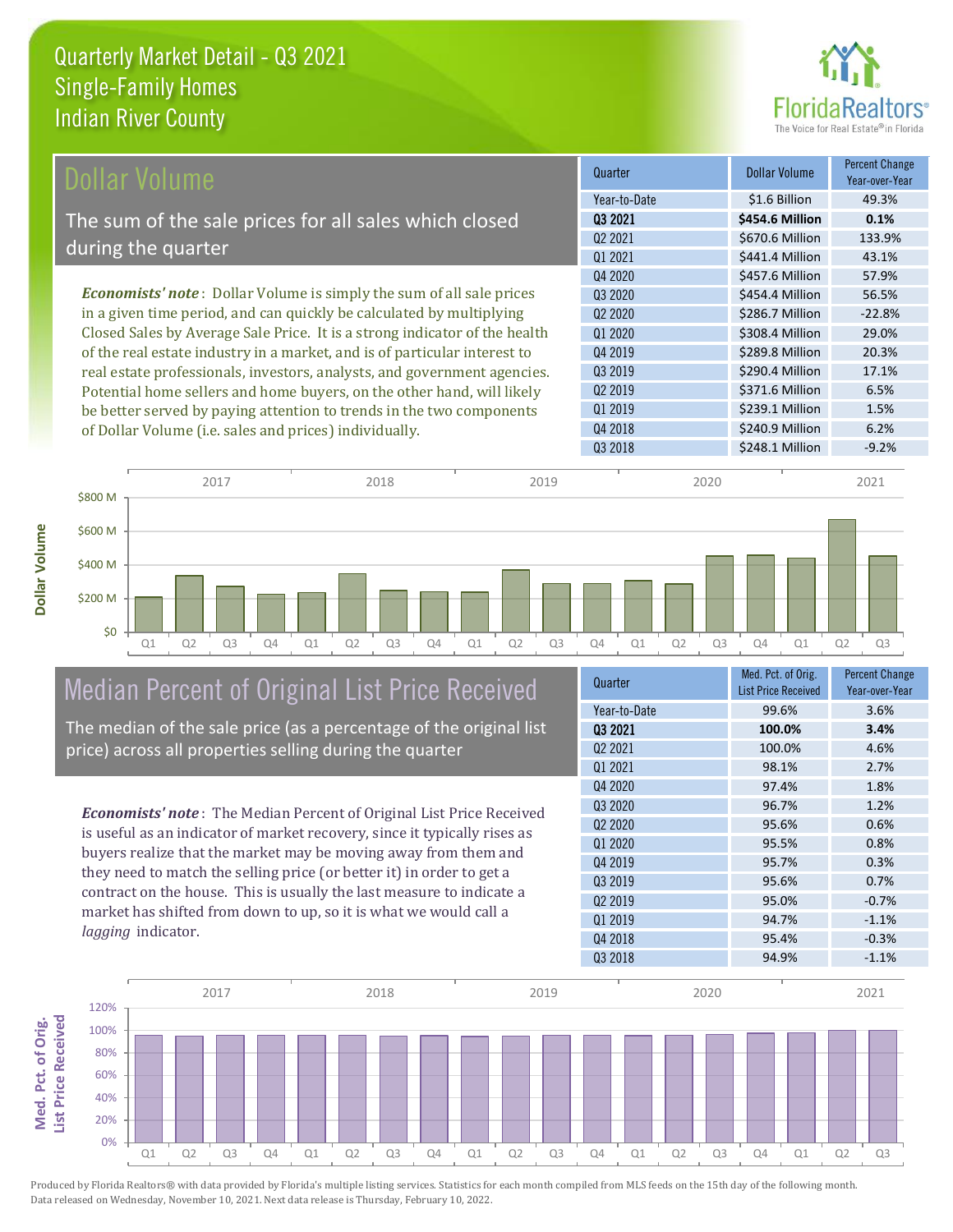

## Median Time to Contract

The median number of days between the listing date and contract date for all Closed Sales during the quarter

*Economists' note* : Like Time to Sale, Time to Contract is a measure of the length of the home selling process calculated for sales which closed during the quarter. The difference is that Time to Contract measures the number of days between the initial listing of a property and the signing of the contract which eventually led to the closing of the sale. When the gap between Median Time to Contract and Median Time to Sale grows, it is usually a sign of longer closing times and/or declining numbers of cash sales.

| Quarter                         | Median Time to<br>Contract | Percent Change<br>Year-over-Year |
|---------------------------------|----------------------------|----------------------------------|
| Year-to-Date                    | 16 Days                    | $-69.8%$                         |
| 03 2021                         | 13 Days                    | $-75.0%$                         |
| Q2 2021                         | 14 Days                    | $-71.4%$                         |
| Q1 2021                         | 26 Days                    | $-55.9%$                         |
| Q4 2020                         | 32 Days                    | $-41.8%$                         |
| Q3 2020                         | 52 Days                    | $-16.1%$                         |
| Q <sub>2</sub> 20 <sub>20</sub> | 49 Days                    | $-10.9%$                         |
| Q1 2020                         | 59 Days                    | $-4.8%$                          |
| Q4 2019                         | 55 Days                    | 3.8%                             |
| Q3 2019                         | 62 Days                    | 8.8%                             |
| Q <sub>2</sub> 2019             | 55 Days                    | 19.6%                            |
| Q1 2019                         | 62 Days                    | 34.8%                            |
| Q4 2018                         | 53 Days                    | 8.2%                             |
| Q3 2018                         | 57 Days                    | 21.3%                            |



### Median Time to Sale

**Median Time to** 

**Median Time to** 

The median number of days between the listing date and closing date for all Closed Sales during the quarter

*Economists' note* : Time to Sale is a measure of the length of the home selling process, calculated as the number of days between the initial listing of a property and the closing of the sale. *Median* Time to Sale is the amount of time the "middle" property selling this month was on the market. That is, 50% of homes selling this month took *less* time to sell, and 50% of homes took *more* time to sell. Median Time to Sale gives a more accurate picture than Average Time to Sale, which can be skewed upward by small numbers of properties taking an abnormally long time to sell.

| Quarter                         | <b>Median Time to Sale</b> | Percent Change<br>Year-over-Year |
|---------------------------------|----------------------------|----------------------------------|
| Year-to-Date                    | 65 Days                    | $-34.3%$                         |
| 03 2021                         | 59 Days                    | $-40.4%$                         |
| Q2 2021                         | 62 Days                    | $-35.4%$                         |
| Q1 2021                         | 79 Days                    | $-24.8%$                         |
| Q4 2020                         | 78 Days                    | $-21.2%$                         |
| 03 2020                         | 99 Days                    | $-4.8%$                          |
| Q <sub>2</sub> 20 <sub>20</sub> | 96 Days                    | $-1.0%$                          |
| Q1 2020                         | 105 Days                   | 2.9%                             |
| Q4 2019                         | 99 Days                    | 7.6%                             |
| Q3 2019                         | 104 Days                   | 3.0%                             |
| Q <sub>2</sub> 2019             | 97 Days                    | 6.6%                             |
| Q1 2019                         | 102 Days                   | 14.6%                            |
| Q4 2018                         | 92 Days                    | $-5.2%$                          |
| Q3 2018                         | 101 Days                   | 11.0%                            |
|                                 |                            |                                  |

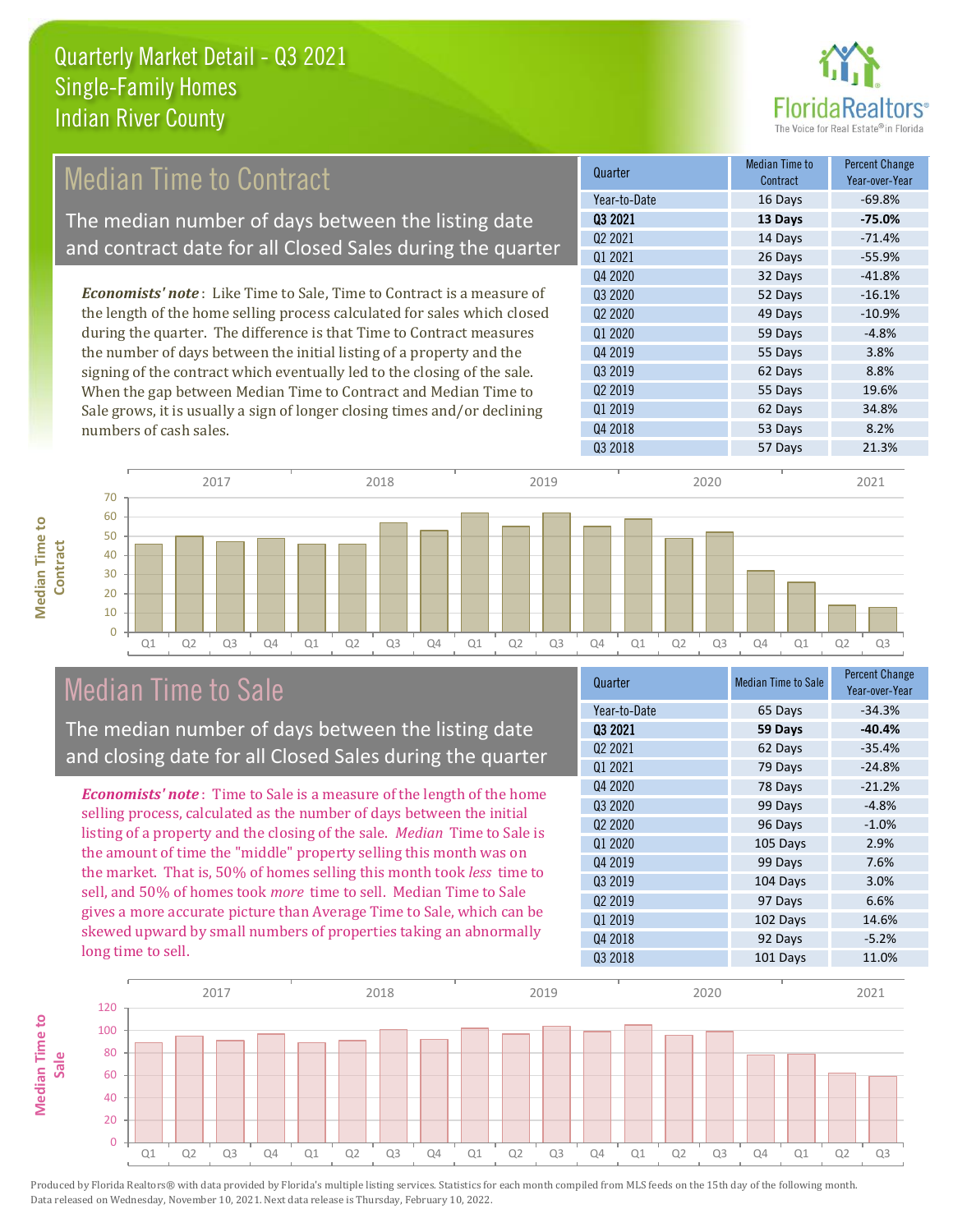

| <b>New Pending Sales</b>                                                      | Quarter             | <b>New Pending Sales</b> | <b>Percent Change</b><br>Year-over-Year |
|-------------------------------------------------------------------------------|---------------------|--------------------------|-----------------------------------------|
|                                                                               | Year-to-Date        | 3,362                    | 8.9%                                    |
| The number of listed properties that went under                               | 03 2021             | 857                      | $-26.2%$                                |
| contract during the quarter                                                   | Q <sub>2</sub> 2021 | 1,124                    | 15.5%                                   |
|                                                                               | 01 2021             | 1,381                    | 45.2%                                   |
|                                                                               | Q4 2020             | 990                      | 26.9%                                   |
| <b>Economists' note:</b> Because of the typical length of time it takes for a | 03 20 20            | 1,162                    | 32.3%                                   |
| sale to close, economists consider Pending Sales to be a decent               | 02 2020             | 973                      | $-7.2%$                                 |
| indicator of potential future Closed Sales. It is important to bear in        | Q1 2020             | 951                      | $-0.1%$                                 |
| mind, however, that not all Pending Sales will be closed successfully.        | Q4 2019             | 780                      | 13.4%                                   |
| So, the effectiveness of Pending Sales as a future indicator of Closed        | 03 2019             | 878                      | 8.4%                                    |
| Sales is susceptible to changes in market conditions such as the              | Q <sub>2</sub> 2019 | 1,049                    | 2.3%                                    |
| availability of financing for homebuyers and the inventory of                 | Q1 2019             | 952                      | $-2.8%$                                 |
| distressed properties for sale.                                               | Q4 2018             | 688                      | $-7.8%$                                 |
|                                                                               | 03 2018             | 810                      | 13.3%                                   |



# New Listings

The number of properties put onto the market during the quarter

*Economists' note* : New Listings tend to rise in delayed response to increasing prices, so they are often seen as a lagging indicator of market health. As prices rise, potential sellers raise their estimations of value—and in the most recent cycle, rising prices have freed up many potential sellers who were previously underwater on their mortgages. Note that in our calculations, we take care to not include properties that were recently taken off the market and quickly relisted, since these are not really *new* listings.

| Quarter                         | <b>New Listings</b> | <b>Percent Change</b><br>Year-over-Year |
|---------------------------------|---------------------|-----------------------------------------|
| Year-to-Date                    | 3,260               | $-2.2%$                                 |
| 03 2021                         | 968                 | $-3.8%$                                 |
| Q <sub>2</sub> 2021             | 1,066               | $-10.0%$                                |
| Q1 2021                         | 1,226               | 7.3%                                    |
| Q4 2020                         | 917                 | $-10.3%$                                |
| Q3 2020                         | 1,006               | 7.1%                                    |
| Q <sub>2</sub> 20 <sub>20</sub> | 1,184               | 9.7%                                    |
| Q1 2020                         | 1,143               | $-12.7%$                                |
| Q4 2019                         | 1,022               | $-5.4%$                                 |
| Q3 2019                         | 939                 | $-5.3%$                                 |
| Q <sub>2</sub> 2019             | 1,079               | $-3.6%$                                 |
| Q1 2019                         | 1,310               | $-4.7%$                                 |
| Q4 2018                         | 1,080               | 16.6%                                   |
| Q3 2018                         | 992                 | 25.6%                                   |



Produced by Florida Realtors® with data provided by Florida's multiple listing services. Statistics for each month compiled from MLS feeds on the 15th day of the following month. Data released on Wednesday, November 10, 2021. Next data release is Thursday, February 10, 2022.

**New Listings**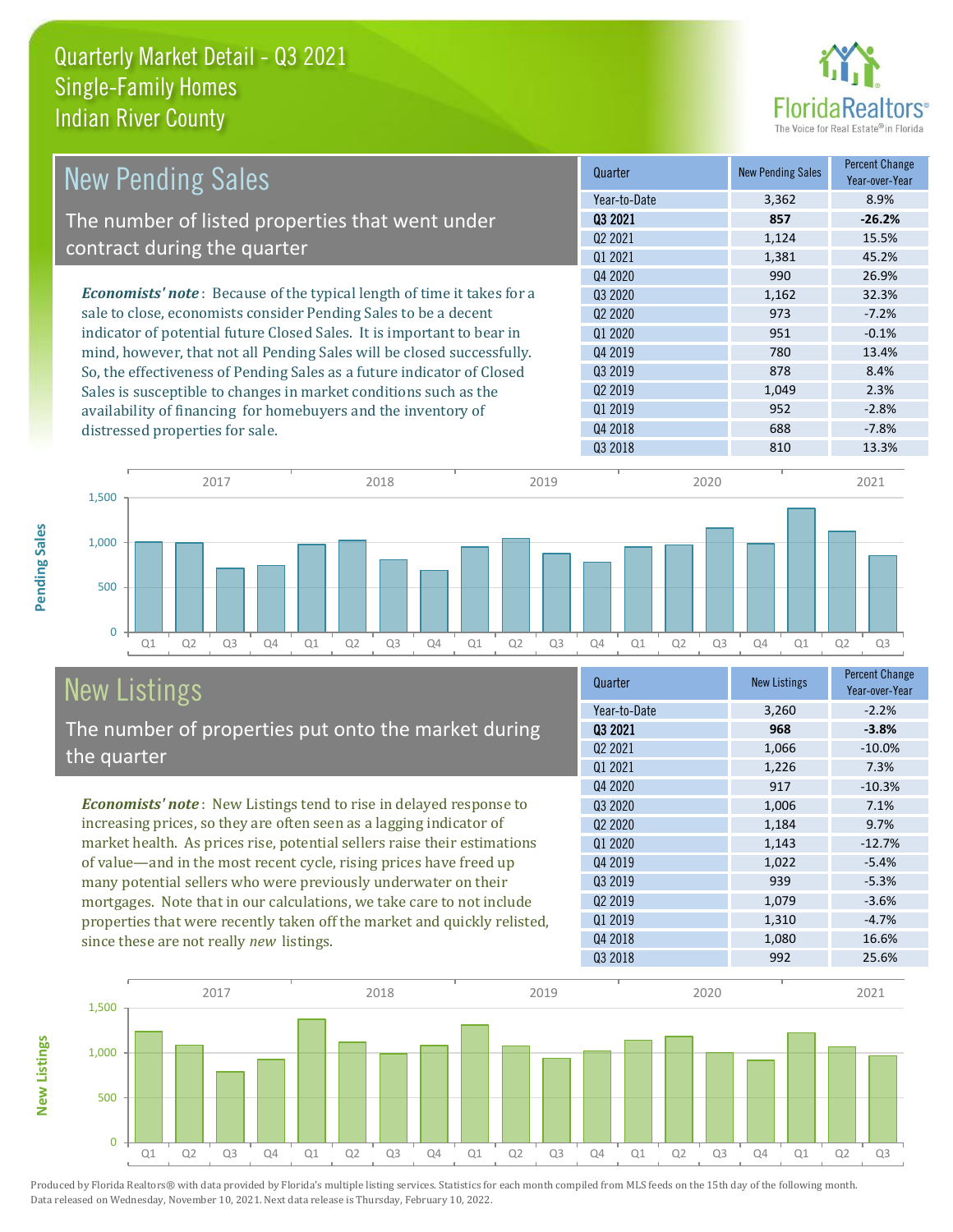

| Inventory (Active Listings)                                                  | Quarter             | Inventory | <b>Percent Change</b><br>Year-over-Year |
|------------------------------------------------------------------------------|---------------------|-----------|-----------------------------------------|
|                                                                              | YTD (Monthly Avg)   | 448       | $-63.5%$                                |
| The number of property listings active at the end of                         | 03 2021             | 424       | $-49.8%$                                |
|                                                                              | Q <sub>2</sub> 2021 | 369       | $-67.9%$                                |
| the quarter                                                                  | 01 2021             | 489       | $-65.9%$                                |
|                                                                              | Q4 2020             | 692       | $-50.9%$                                |
| <b>Economists' note</b> : There are a number of ways to define and calculate | 03 20 20            | 845       | $-33.4%$                                |
| Inventory. Our method is to simply count the number of active listings       | 02 2020             | 1,151     | $-17.3%$                                |
| on the last day of the quarter, and hold this number to compare with         | Q1 2020             | 1,436     | $-12.4%$                                |
| the same quarter the following year. Inventory rises when New                | Q4 2019             | 1,409     | $-5.8%$                                 |
| Listings are outpacing the number of listings that go off-market             | 03 2019             | 1,269     | $-4.7%$                                 |
| (regardless of whether they actually sell). Likewise, it falls when New      | Q <sub>2</sub> 2019 | 1,391     | 6.4%                                    |
| Listings aren't keeping up with the rate at which homes are going off-       | 01 2019             | 1,639     | 13.7%                                   |

Q1 Q2 Q3 Q4 Q1 Q2 Q3 Q4 Q1 Q2 Q3 Q4 Q1 Q2 Q3 Q4 Q1 Q2 Q3  $\Omega$ 500 1,000 1,500 2,000 2017 2018 2019 2020 2021

# Months Supply of Inventory

An estimate of the number of months it will take to deplete the current Inventory given recent sales rates

*Economists' note* : MSI is a useful indicator of market conditions. The benchmark for a balanced market (favoring neither buyer nor seller) is 5.5 months of inventory. Anything higher is traditionally a buyers' market, and anything lower is a sellers' market. There is no single accepted way of calculating MSI. A common method is to divide current Inventory by the most recent month's Closed Sales count, but this count is a usually poor predictor of future Closed Sales due to seasonal cycles. To eliminate seasonal effects, we use the 12-month average of monthly Closed Sales instead.

| Quarter                         | <b>Months Supply</b> | <b>Percent Change</b><br>Year-over-Year |
|---------------------------------|----------------------|-----------------------------------------|
| <b>YTD (Monthly Avg)</b>        | 1.4                  | $-68.9%$                                |
| 03 2021                         | 1.2                  | $-61.3%$                                |
| Q2 2021                         | 1.1                  | $-75.0%$                                |
| Q1 2021                         | 1.6                  | $-68.6%$                                |
| Q4 2020                         | 2.3                  | $-54.9%$                                |
| Q3 2020                         | 3.1                  | $-34.0%$                                |
| Q <sub>2</sub> 20 <sub>20</sub> | 4.4                  | $-17.0%$                                |
| Q1 2020                         | 5.1                  | $-19.0%$                                |
| Q4 2019                         | 5.1                  | $-8.9%$                                 |
| 03 2019                         | 4.7                  | $-6.0%$                                 |
| 02 2019                         | 5.3                  | 8.2%                                    |
| Q1 2019                         | 6.3                  | 14.5%                                   |
| Q4 2018                         | 5.6                  | 24.4%                                   |
| Q3 2018                         | 5.0                  | 11.1%                                   |

Q3 2018 1,332 16.0%

Q4 2018 27.2%



Produced by Florida Realtors® with data provided by Florida's multiple listing services. Statistics for each month compiled from MLS feeds on the 15th day of the following month. Data released on Wednesday, November 10, 2021. Next data release is Thursday, February 10, 2022.

market.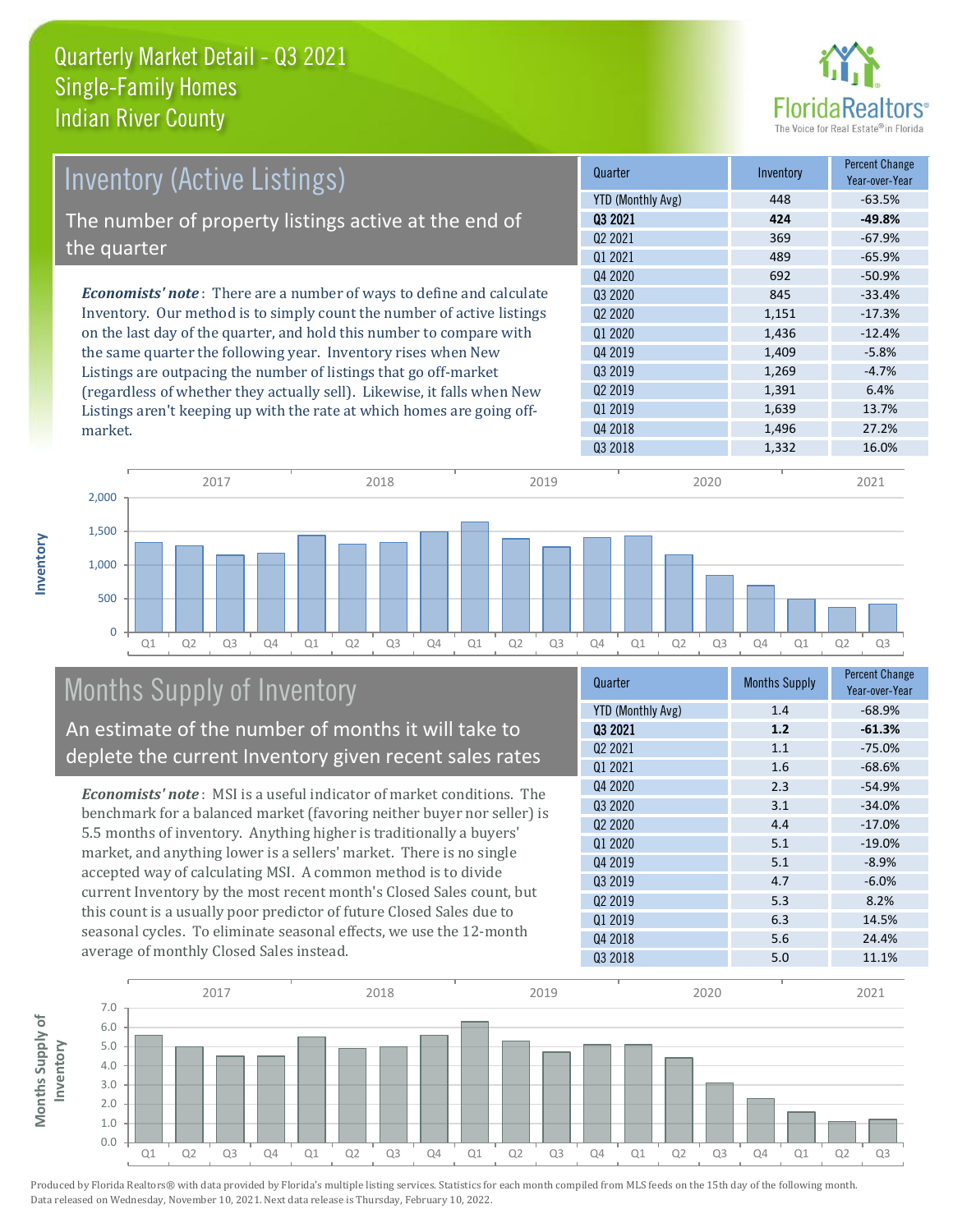

# Closed Sales by Sale Price

The number of sales transactions which closed during the quarter

*Economists' note:* Closed Sales are one of the simplest—yet most important—indicators for the residential real estate market. When comparing Closed Sales across markets of different sizes, we recommend comparing the percent changes in sales rather than the number of sales. Closed Sales (and many other market metrics) are affected by seasonal cycles, so actual trends are more accurately represented by year-over-year changes (i.e. comparing a quarter's sales to the amount of sales in the same quarter in the previous year), rather than changes from one quarter to the next.

| Sale Price            | <b>Closed Sales</b> | <b>Percent Change</b><br>Year-over-Year |
|-----------------------|---------------------|-----------------------------------------|
| Less than \$50,000    | $\overline{2}$      | 0.0%                                    |
| \$50,000 - \$99,999   | $\mathcal{P}$       | $-77.8%$                                |
| $$100,000 - $149,999$ | 14                  | $-63.2%$                                |
| \$150,000 - \$199,999 | 77                  | $-45.4%$                                |
| \$200,000 - \$249,999 | 107                 | $-57.2%$                                |
| \$250,000 - \$299,999 | 168                 | $-10.2%$                                |
| \$300,000 - \$399,999 | 222                 | 35.4%                                   |
| \$400,000 - \$599,999 | 184                 | 61.4%                                   |
| \$600,000 - \$999,999 | 100                 | 29.9%                                   |
| \$1,000,000 or more   | 56                  | 7.7%                                    |



#### Median Time to Contract by Sale Price The median number of days between the listing date and contract date for all Closed Sales during the quarter

*Economists' note* : Like Time to Sale, Time to Contract is a measure of the length of the home selling process calculated for sales which closed during the quarter. The difference is that Time to Contract measures the number of days between the initial listing of a property and the signing of the contract which eventually led to the closing of the sale. When the gap between Median Time to Contract and Median Time to Sale grows, it is usually a sign of longer closing times and/or declining numbers of cash sales.

| Sale Price            | <b>Median Time to</b><br>Contract | <b>Percent Change</b><br>Year-over-Year |
|-----------------------|-----------------------------------|-----------------------------------------|
| Less than \$50,000    | 4 Days                            | $-94.3%$                                |
| \$50,000 - \$99,999   | 22 Days                           | 266.7%                                  |
| $$100,000 - $149,999$ | 23 Days                           | $-45.2%$                                |
| $$150,000 - $199,999$ | 12 Days                           | $-64.7%$                                |
| \$200,000 - \$249,999 | 13 Days                           | $-64.9%$                                |
| \$250,000 - \$299,999 | 12 Days                           | $-71.4%$                                |
| \$300,000 - \$399,999 | 13 Days                           | $-76.8%$                                |
| \$400,000 - \$599,999 | 14 Days                           | $-84.8%$                                |
| \$600,000 - \$999,999 | 19 Days                           | $-84.3%$                                |
| \$1,000,000 or more   | 19 Days                           | $-84.9%$                                |



Produced by Florida Realtors® with data provided by Florida's multiple listing services. Statistics for each month compiled from MLS feeds on the 15th day of the following month. Data released on Wednesday, November 10, 2021. Next data release is Thursday, February 10, 2022.

**Median Time to Contract**

**Median Time to Contract**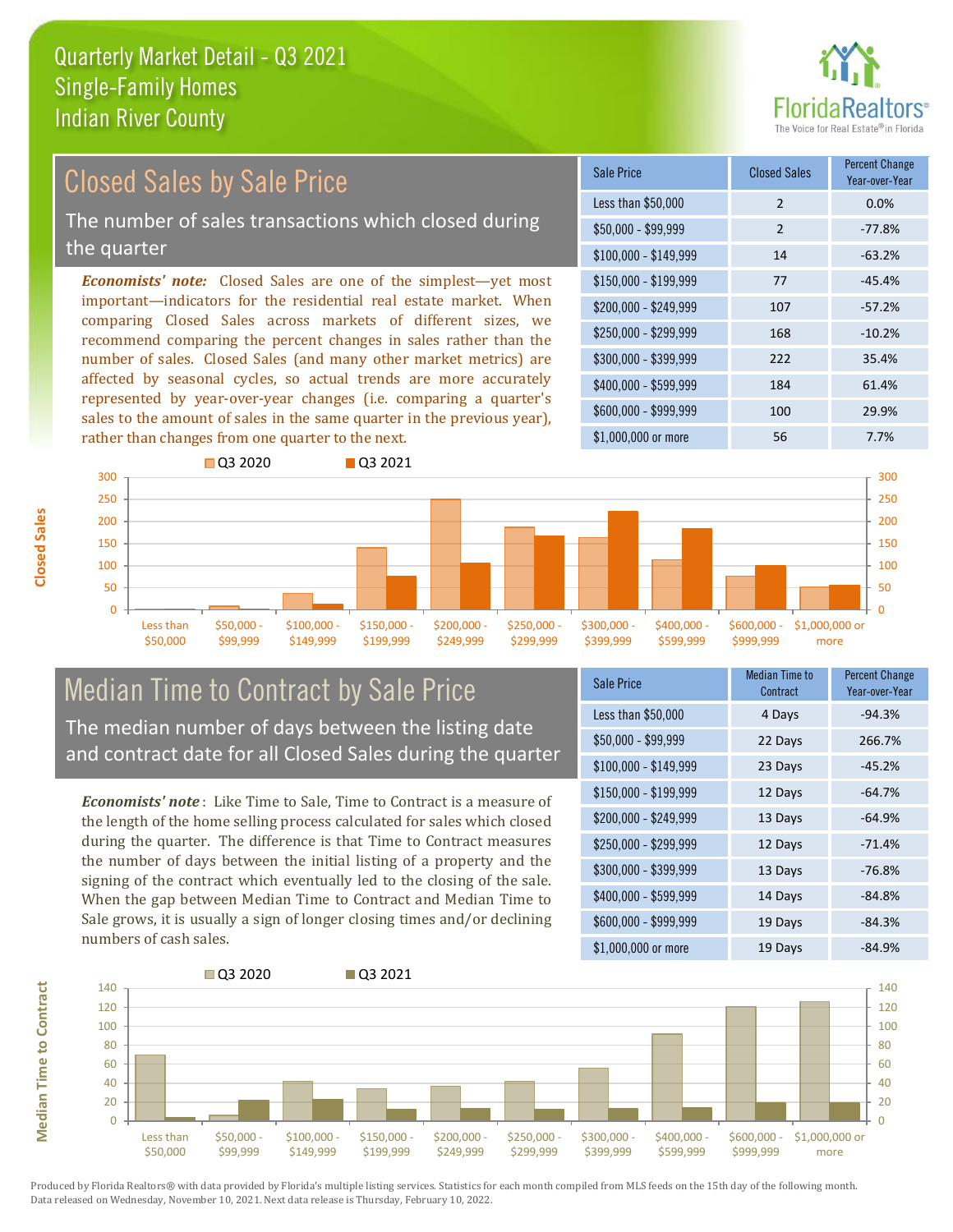

# New Listings by Initial Listing Price

The number of properties put onto the market during the quarter

*Economists' note:* New Listings tend to rise in delayed response to increasing prices, so they are often seen as a lagging indicator of market health. As prices rise, potential sellers raise their estimations of value—and in the most recent cycle, rising prices have freed up many potential sellers who were previously underwater on their mortgages. Note that in our calculations, we take care to not include properties that were recently taken off the market and quickly relisted, since these are not really *new* listings.

| <b>Initial Listing Price</b> | <b>New Listings</b> | <b>Percent Change</b><br>Year-over-Year |
|------------------------------|---------------------|-----------------------------------------|
| Less than \$50,000           | $\overline{2}$      | 100.0%                                  |
| \$50,000 - \$99,999          | 4                   | $-42.9%$                                |
| $$100,000 - $149,999$        | 16                  | $-51.5%$                                |
| $$150,000 - $199,999$        | 67                  | $-55.3%$                                |
| \$200,000 - \$249,999        | 114                 | $-40.6%$                                |
| \$250,000 - \$299,999        | 182                 | $-6.7%$                                 |
| \$300,000 - \$399,999        | 244                 | 30.5%                                   |
| \$400,000 - \$599,999        | 178                 | 58.9%                                   |
| \$600,000 - \$999,999        | 101                 | 55.4%                                   |
| \$1,000,000 or more          | 60                  | $-6.3%$                                 |



### Inventory by Current Listing Price The number of property listings active at the end of the quarter

*Economists' note* : There are a number of ways to define and calculate Inventory. Our method is to simply count the number of active listings on the last day of the quarter, and hold this number to compare with the same quarter the following year. Inventory rises when New Listings are outpacing the number of listings that go off-market (regardless of whether they actually sell). Likewise, it falls when New Listings aren't keeping up with the rate at which homes are going offmarket.

| <b>Current Listing Price</b> | Inventory | <b>Percent Change</b><br>Year-over-Year |
|------------------------------|-----------|-----------------------------------------|
| Less than \$50,000           | 0         | $-100.0%$                               |
| $$50,000 - $99,999$          | 4         | 0.0%                                    |
| $$100,000 - $149,999$        | 7         | $-72.0%$                                |
| $$150,000 - $199,999$        | 19        | $-72.1%$                                |
| \$200,000 - \$249,999        | 52        | $-31.6%$                                |
| \$250,000 - \$299,999        | 40        | $-66.7%$                                |
| \$300,000 - \$399,999        | 83        | $-40.3%$                                |
| \$400,000 - \$599,999        | 74        | $-42.2%$                                |
| \$600,000 - \$999,999        | 62        | $-33.3%$                                |
| \$1,000,000 or more          | 83        | $-56.5%$                                |



**New Listings**

**Inventory**